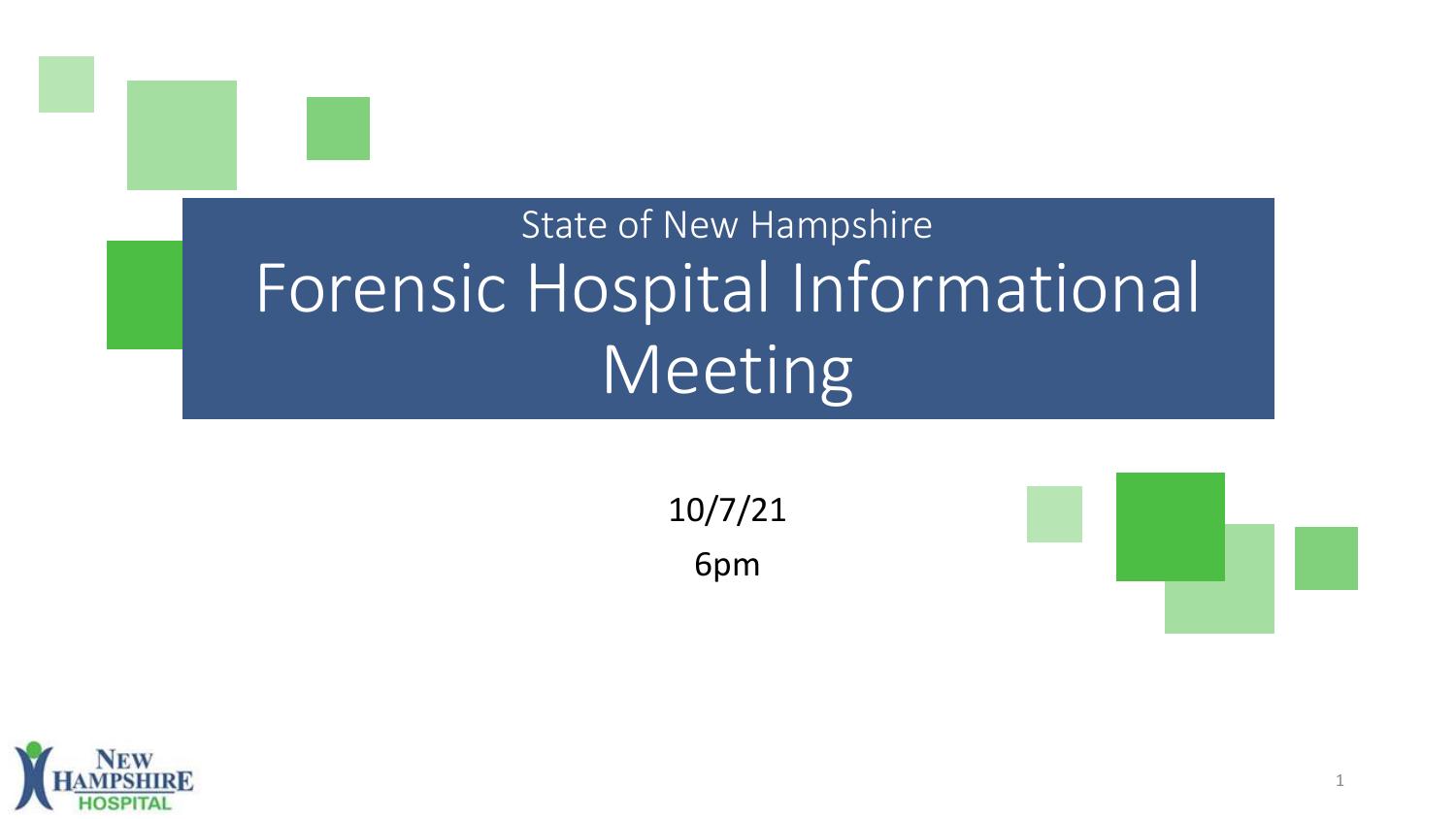### Agenda

- Why construct a forensic hospital?
- Design & Construction Process Review
- RFP Approach & Timeline
- Next Steps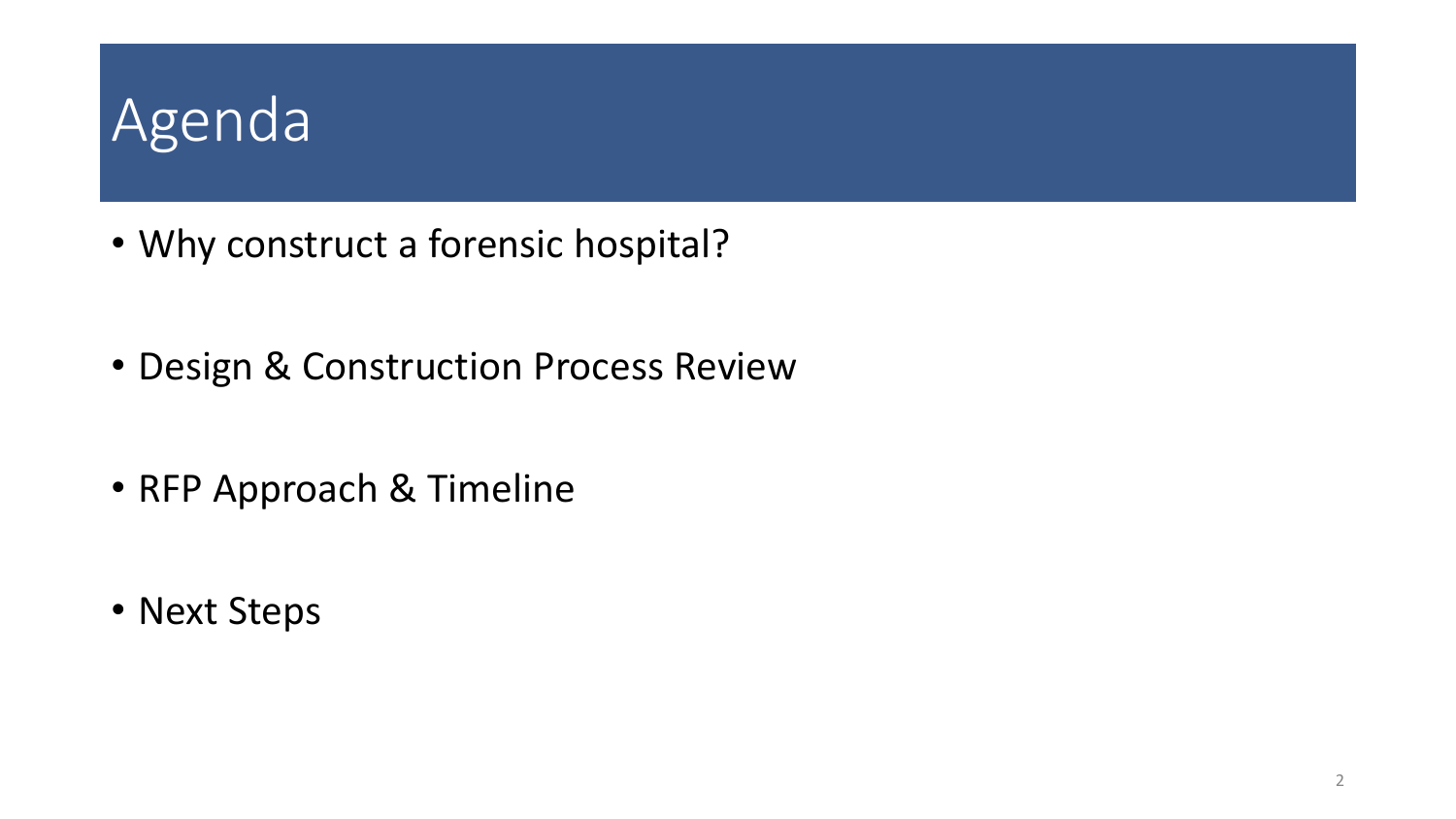#### How to Submit Questions

- *Please submit questions through the Question and Answer feature in Zoom. If you hover over your Zoom toolbar you should see a Q&A option.*
- *The chat function should only be used for technical issues or problems.*
- *We will be recording today's call. If you object to the recording please disconnect now.*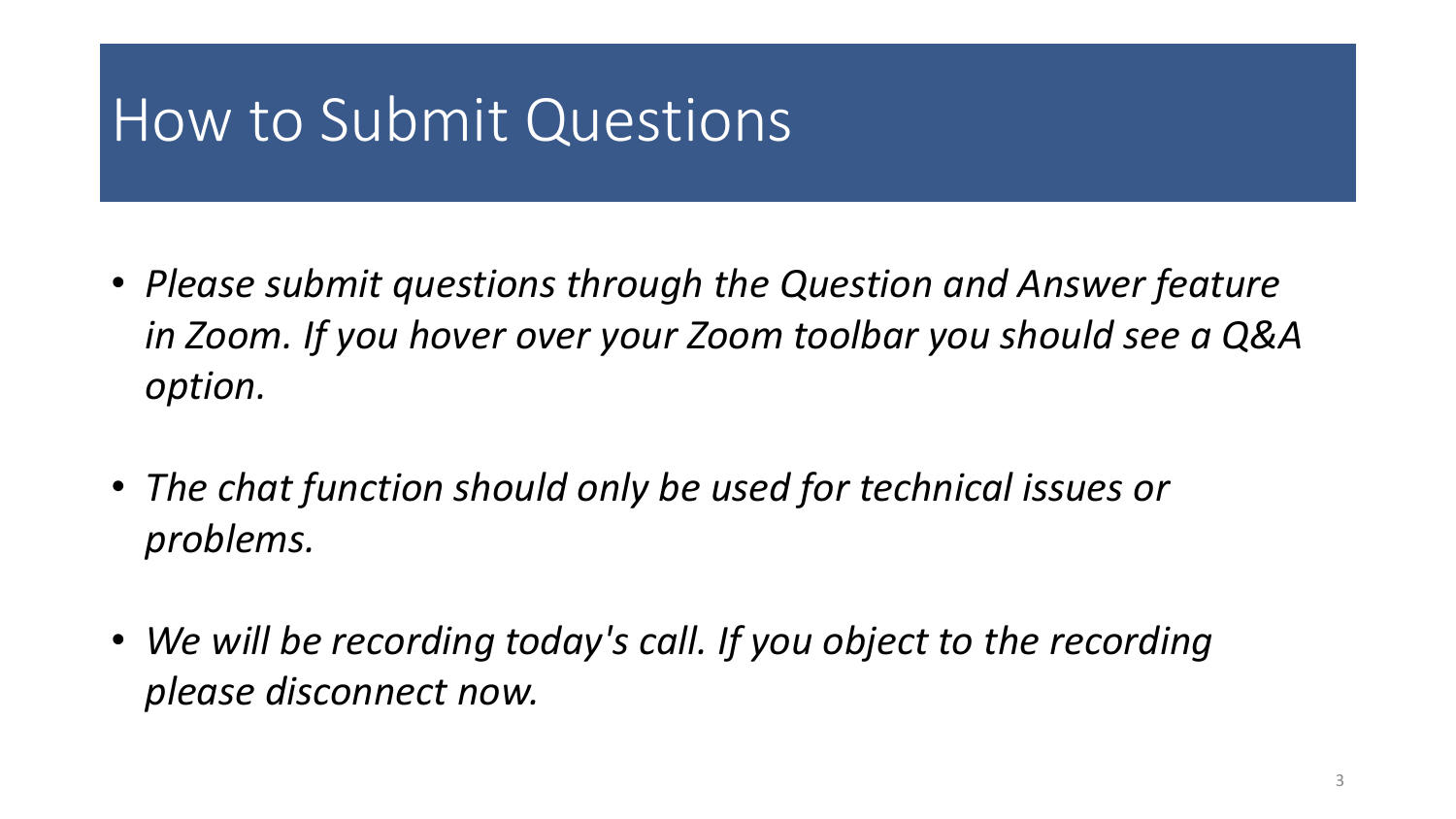





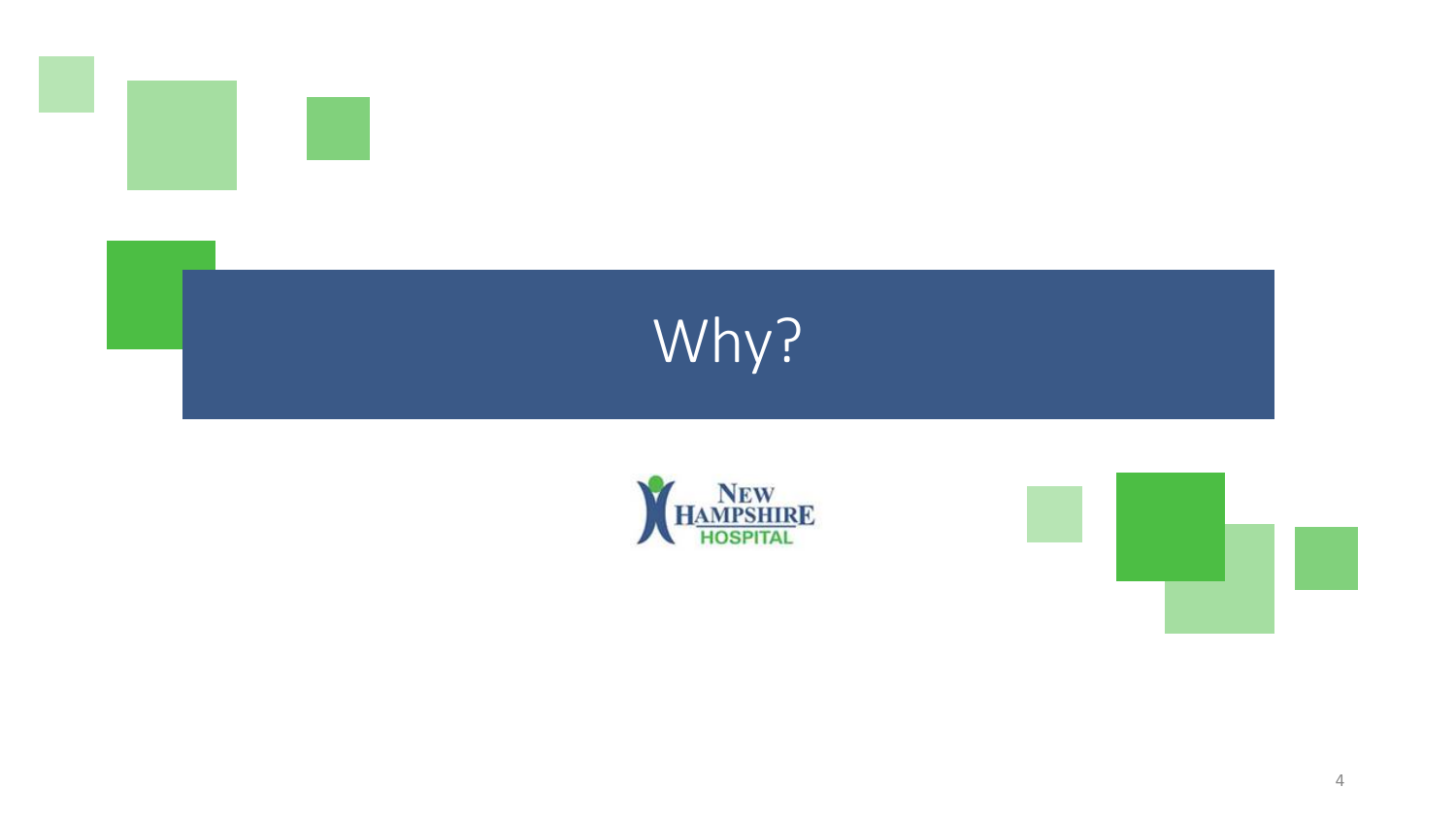### System Needs- Background

- In New Hampshire, there is no facility appropriate for treating acute mental illness for forensic patients including those whom are civilly committed for treatment. Currently these patients are cared for at the secure psychiatric unit (SPU) within the NH Men's State Prison.
- Some forensic patients are treated at New Hampshire Hospital, which is designed to provide short-term acute psychiatric care. Forensic patients typically require longer<br>lengths of stay. Because of this, access to treatment at NHH becomes restricted and this can impact patients who are referred from emergency departments and can increase the waitlist for NHH.
- The State's 10 Year Mental Health Plan recommends improvements to mental health treatment for those involved in the criminal justice system and ensuring that those with mental illness are provided with compassionate treatment in the least restrictive environment possible.
- Construction of a secure forensic hospital adjacent to NHH will allow for skilled psychiatric treatment with some shared services and will provide a safe, therapeutic environment for forensic patients.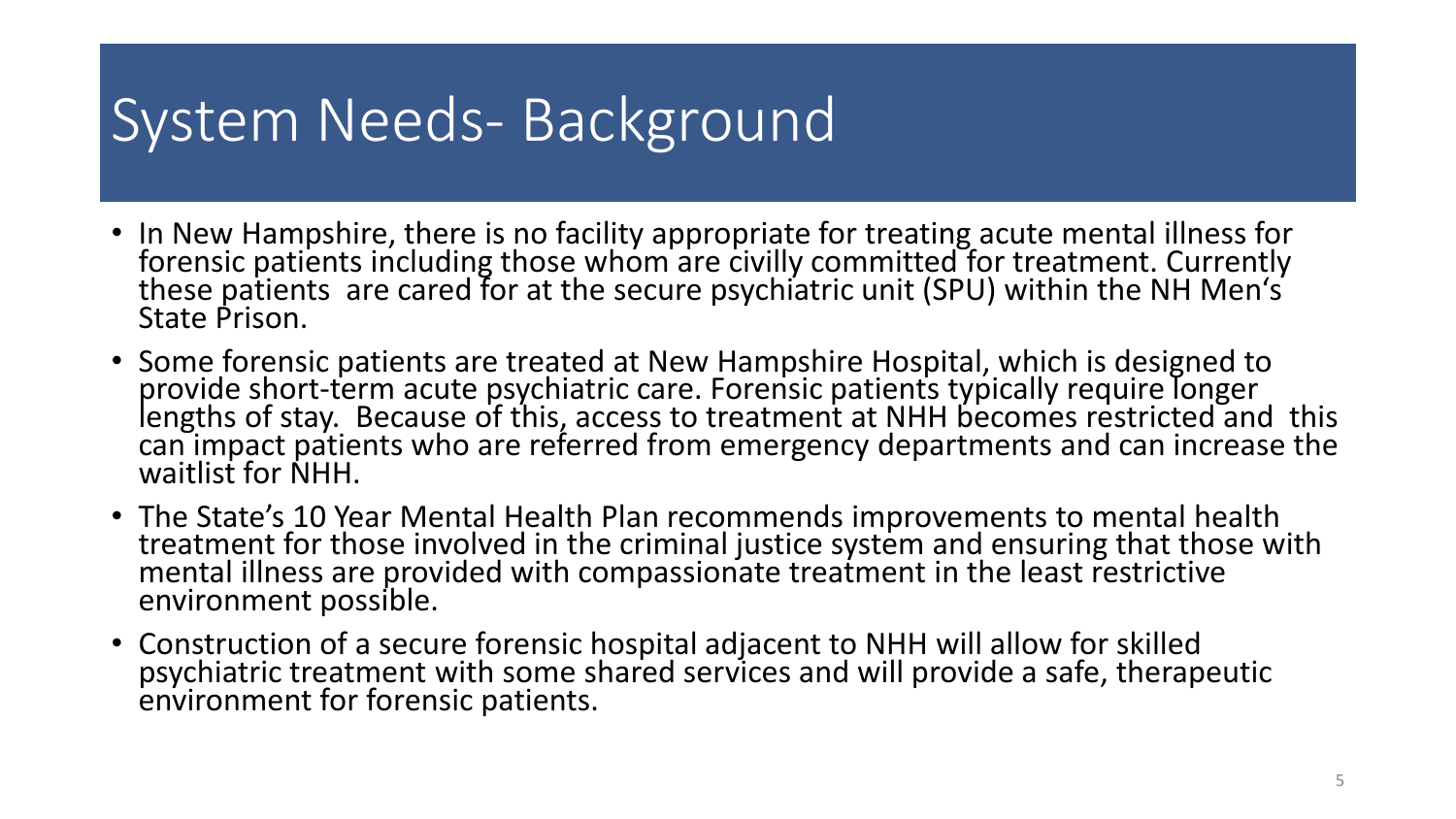

### Design & Construction Process Review



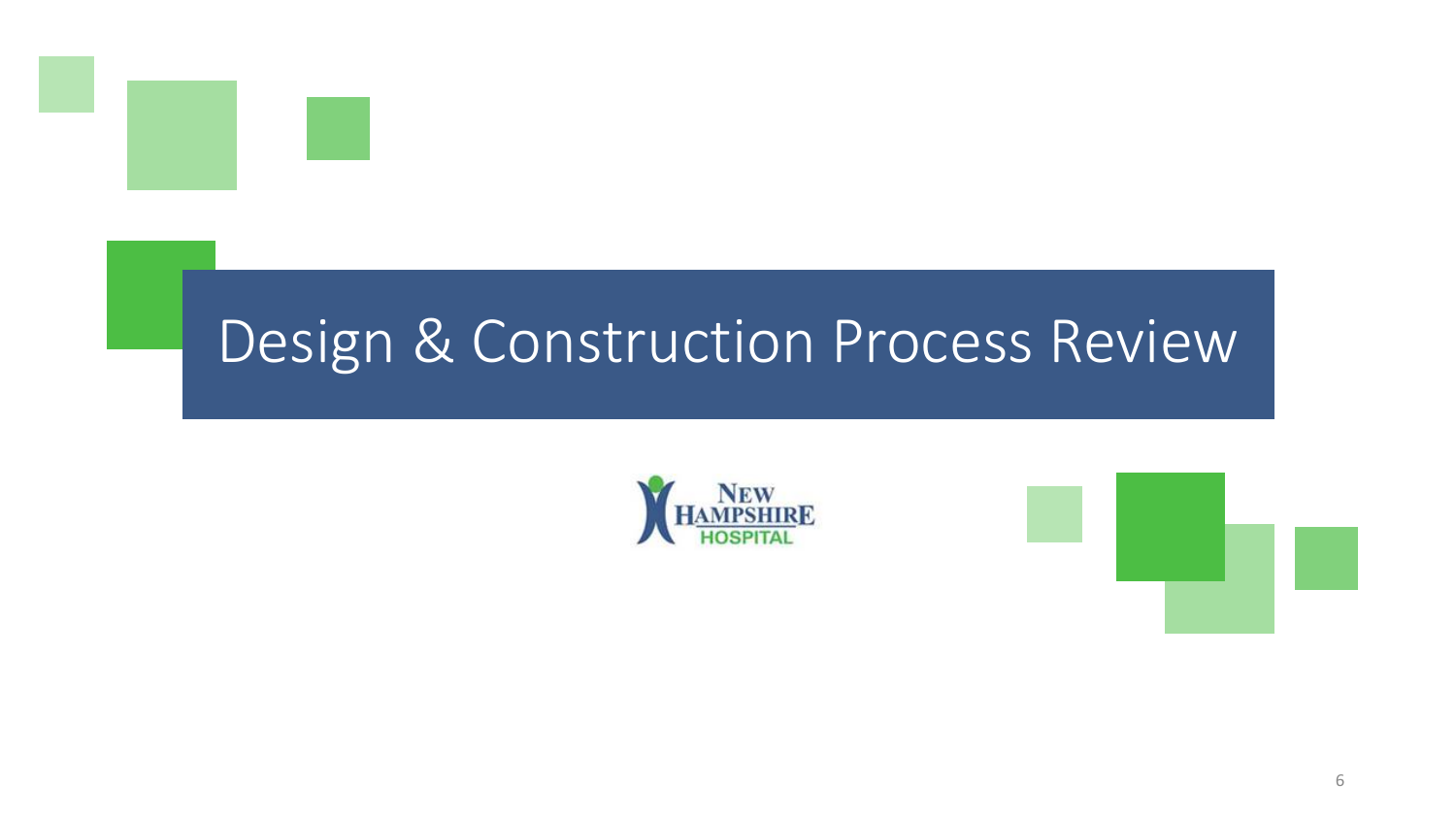# Design Review

- The Department intends to design a facility for 24 beds. This design will allow additional units to be added if required.
- Current design conversations are focusing on building adjacent to New Hampshire Hospital. This will allow efficiency, economies of scale and access to specialty services currently provided at NHH.
- Design Focus: Therapeutic but safe environment
- Architectural Consultant chosen based on design expertise in forensic and psychiatric care.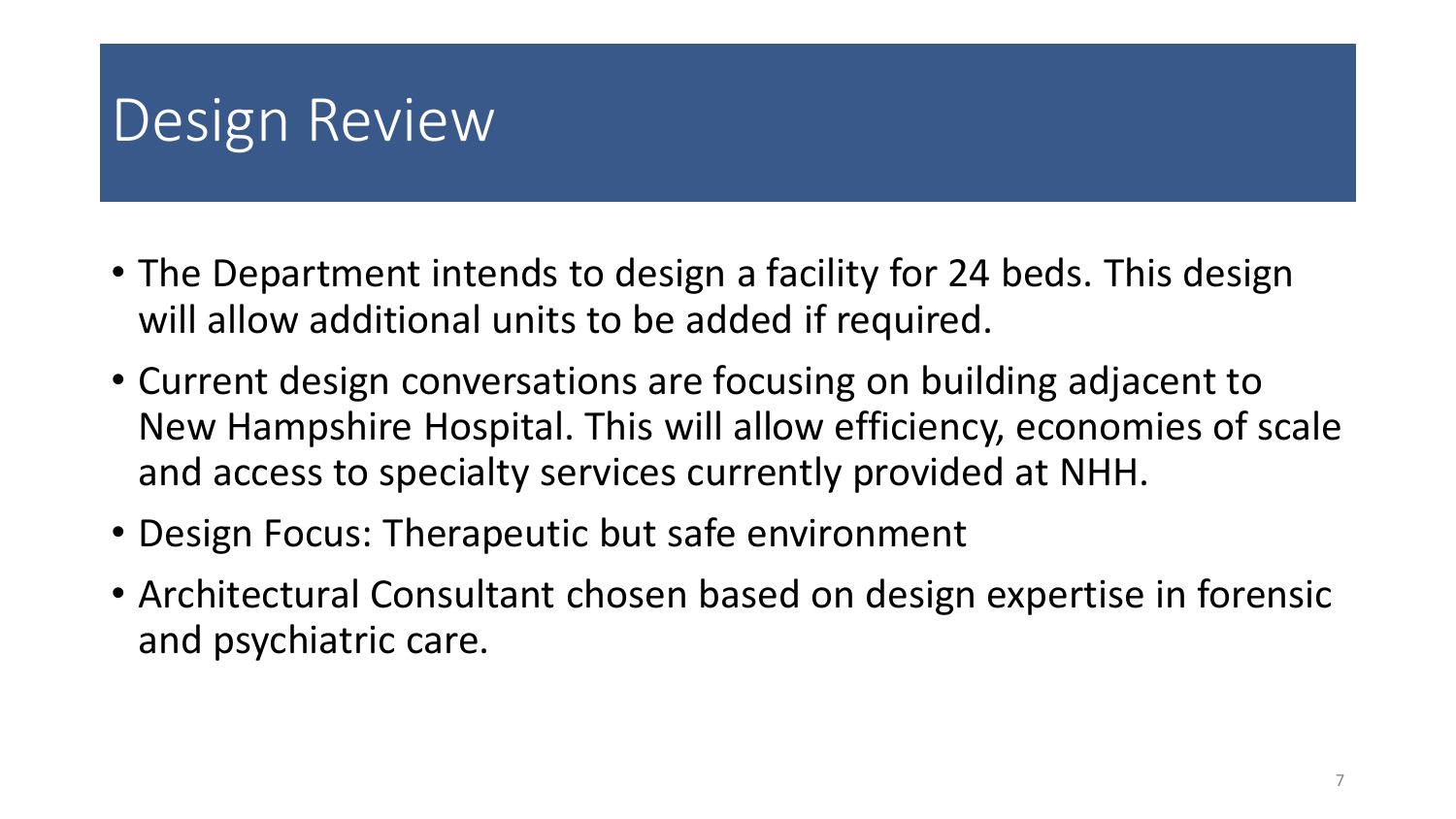# Design-Bid-Build Approach

- In coordination with the NH Division of Public Works, DHHS has selected a design firm to produce full design of a 24 bed facility. The design contract is expected to be submitted to the Governor and Executive Council in October 2021.
- This design firm has experience with psychiatric and forensic facilities and expertise regarding *safety, design and construction of behavioral health facilities.*
- Design is slated to take approximately 10-12 months. Once the design phase is complete, DHHS will issue a request for construction bids.
- Once a construction bid is awarded and receives the notice to proceed, the awarded firm will begin working with DHHS and the design firm to begin construction phase.
- Construction of the facility is slated to be ready for occupancy by the end of 2023.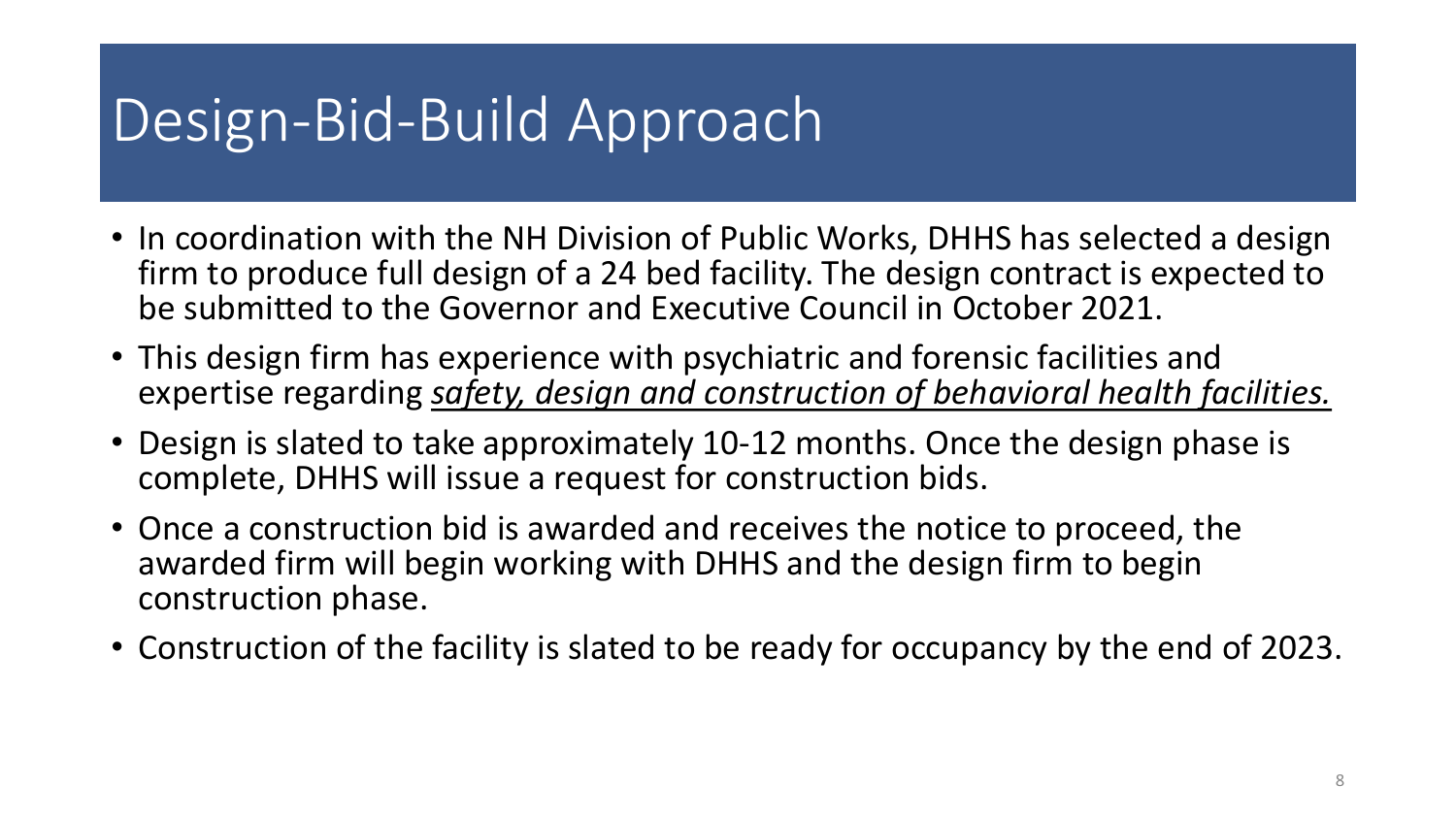### Forensic Hospital Design/Construction Timeline

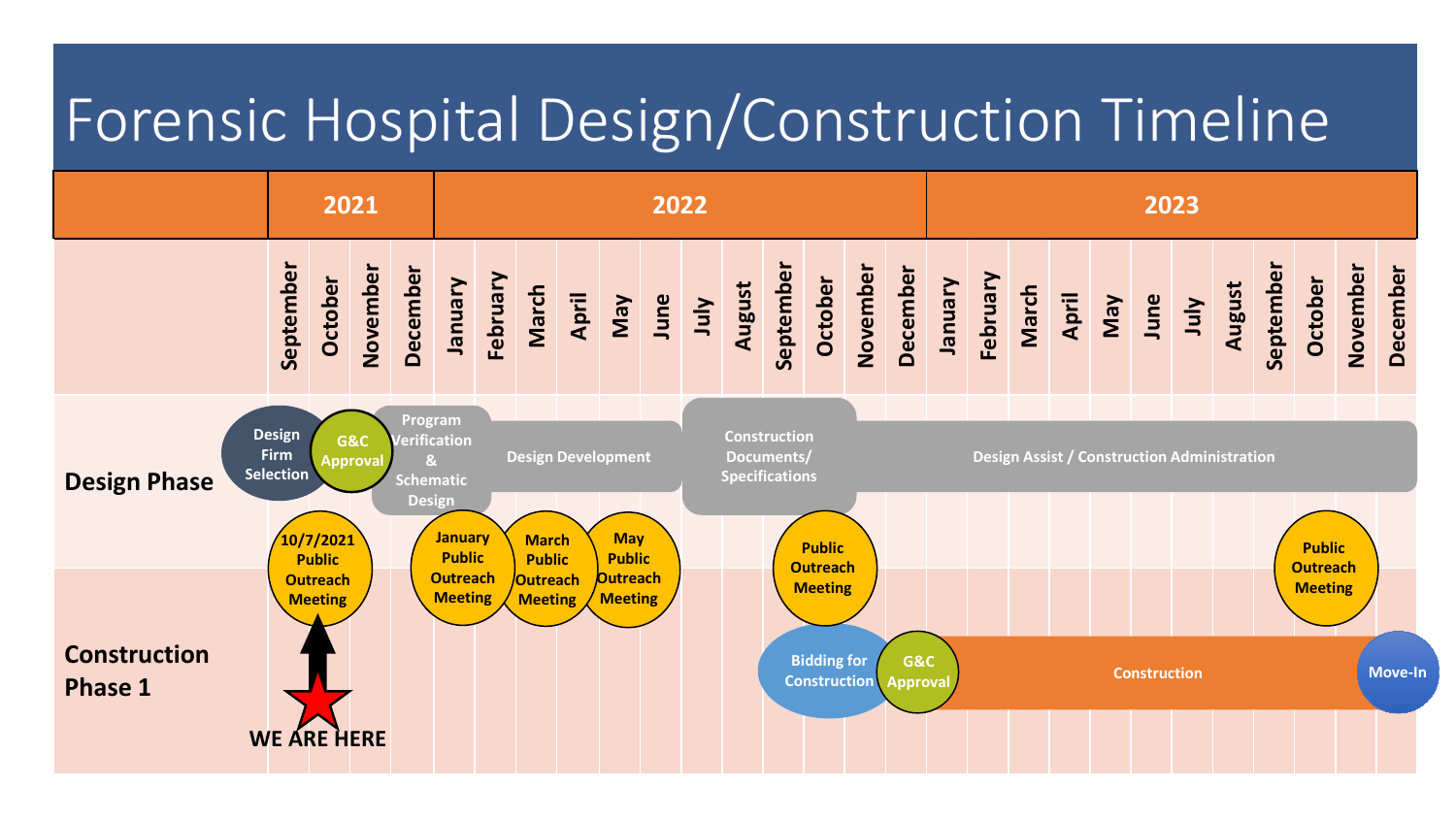#### Next Steps

- Intensive site investigations will take place to gather information about the site in order to locate all structures, parking lots and utilities such as water, sewer, storm drainage and electrical services.
- The project scope will be reviewed with the Division of Historical Resources to ascertain if there are any historical features on site that may need to be protected and preserved during the construction process of the new facility.
- Meetings will be taking place between the architects, NH Hospital staff and the Division of Public Works to develop a program of space requirements for the new building. A program is a list of every space that is needed in a facility of this type with the size of each space.
- From this program, the architects will work with the experts on their staff and the subject experts at NH Hospital to develop options for the location of the new building on the campus and floor plan configurations that meet the intent laid out in the programming document.
- The State team and the architects will present 3-D graphic representations of the options developed during the initial planning process for public information and comment.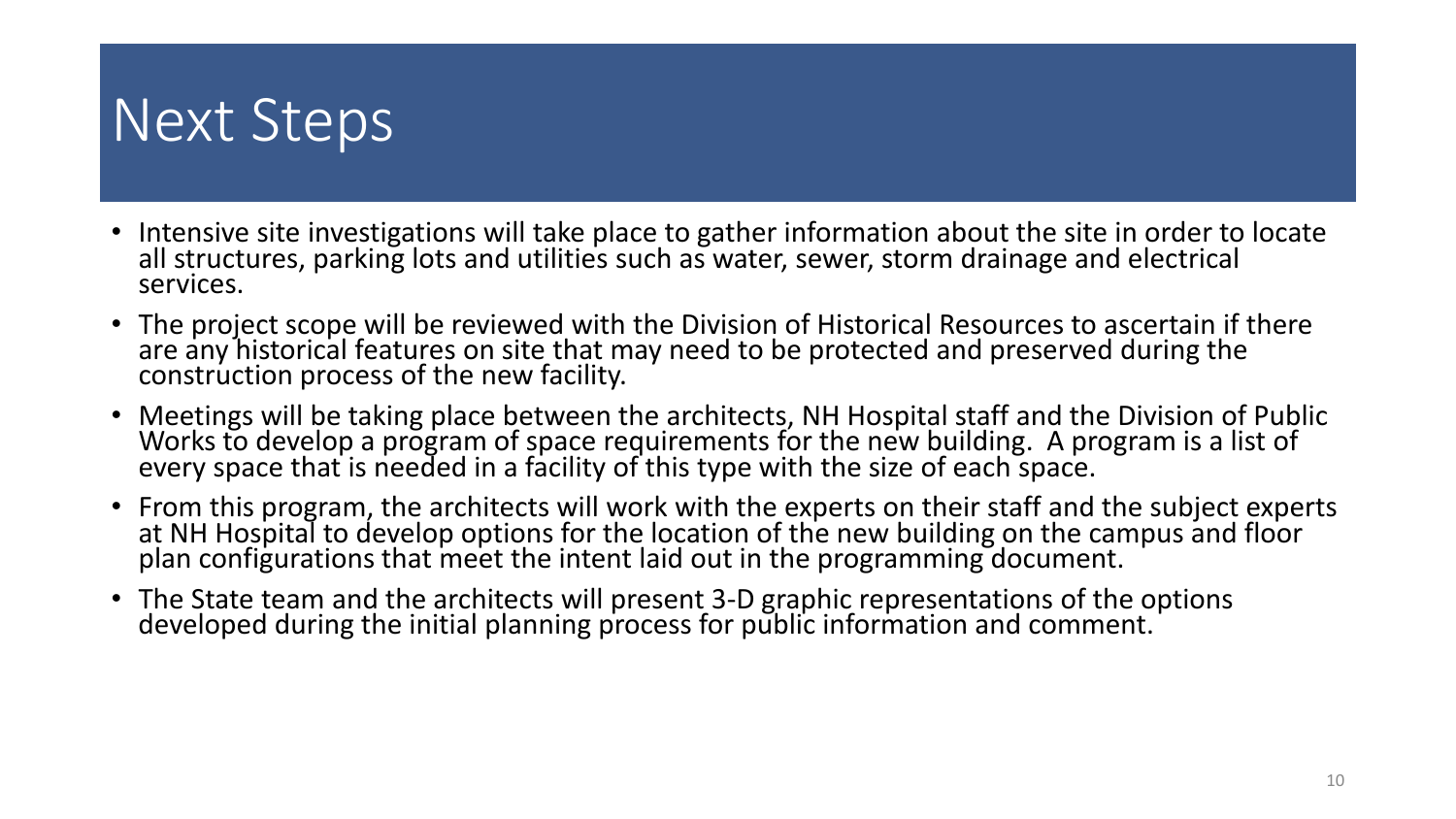# Site Selection: Adjacent to NH Hospital



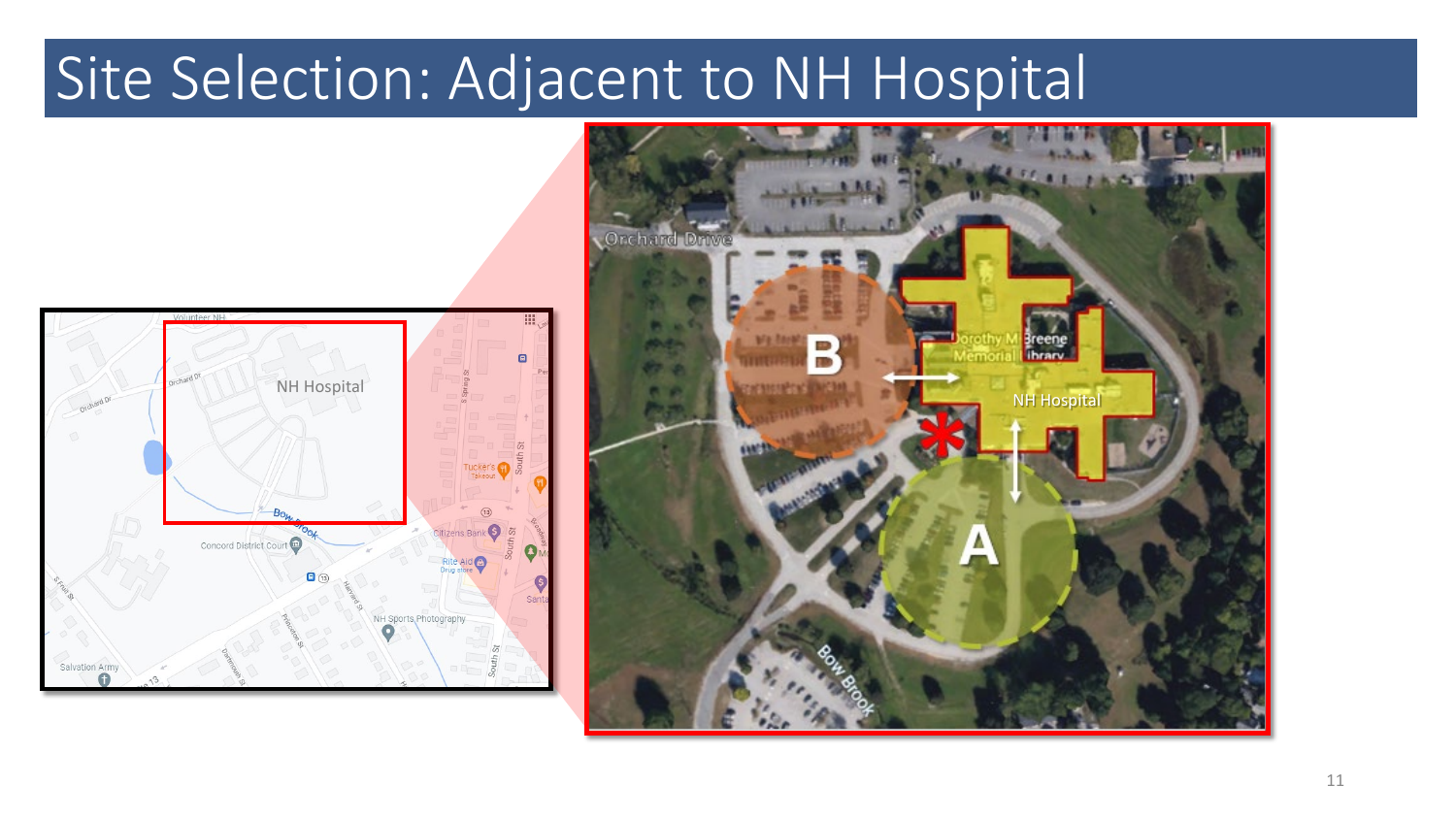### Please contact us with feedback

• Email: [nhhadminsupport@dhhs.nh.gov](mailto:nhhadminsupport@dhhs.nh.gov)